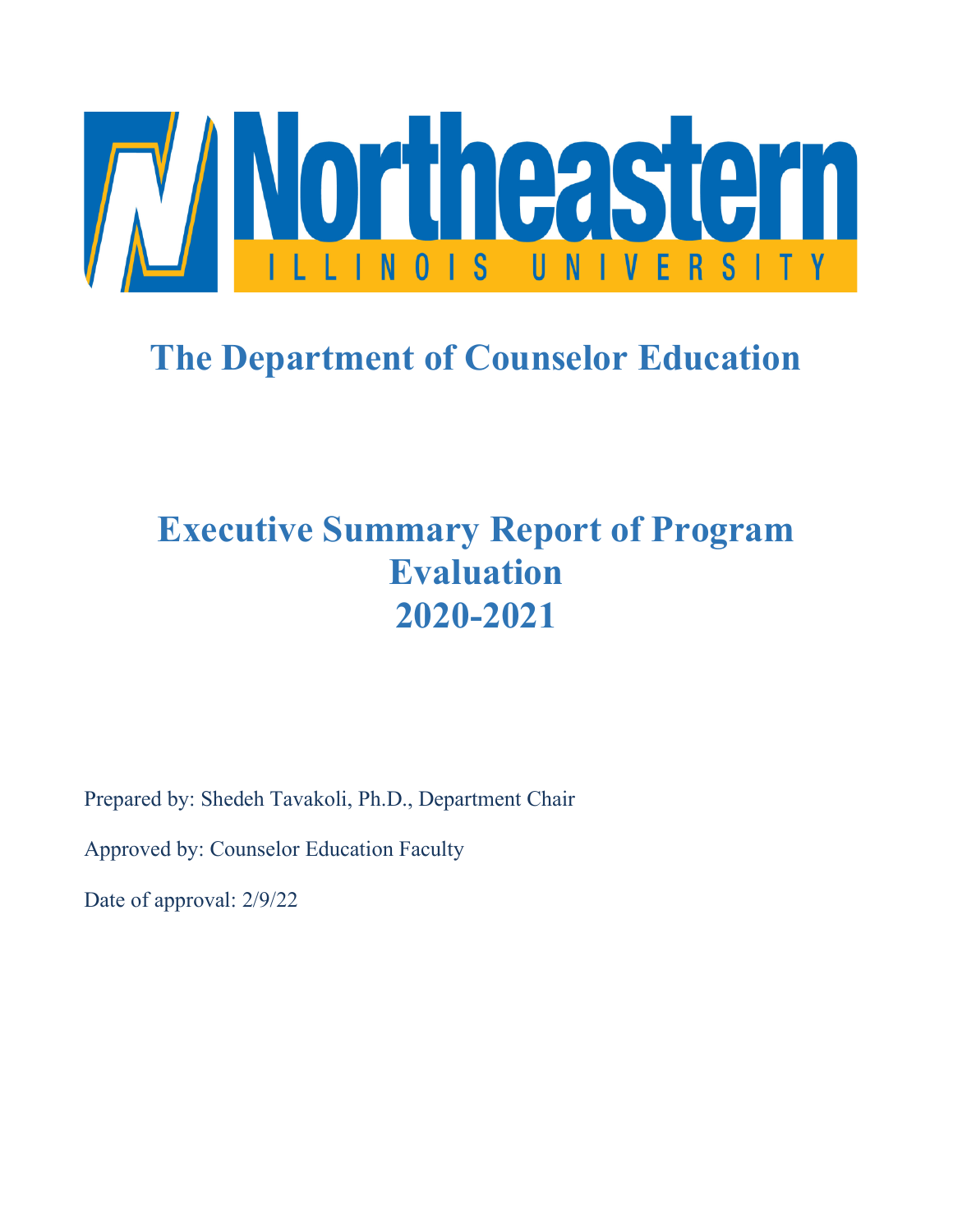# **Executive Summary Report of Program Evaluation 2020-2021**

The Department of Counselor Education at Northeastern Illinois University (NEIU) has been accredited by the Council for Accreditation of Counseling & Related Educational Programs (CACREP) since 1994. In accordance with the 2016 CACREP standards, the Department of Counselor Education at NEIU continuously engages in program evaluation activities for the purposes of program improvement for the following 4 programs: Clinical Mental Health Counseling (CMHC), Couple and Family Counseling (CFC), Rehabilitation Counseling (RC), and School Counseling (SC).

The information and data on this Executive Summary of the program evaluation is based on data gathered from the following sources: NEIU Institutional Data Digest; National Counselor Examination (NCE) pass rates (for graduates seeking licensure as a Professional Counselor in Illinois); the Illinois School Counselor examination pass rates; biannually scheduled curricular review by faculty; advisory board evaluation and feedback; professional dispositions evaluation of students throughout their program; site supervisor evaluation of students in Practicum and Internship courses; student performance on the Departmental Proficiency Exam (DPE); formal data collection regarding perceptions of program effectiveness from stakeholders such as alumni; employers of graduates; exit survey from students prior to graduation; and follow up survey of site supervisors.

As part of its CACREP Systematic Program Evaluation Report, the NEIU Counselor Education Department conducted an evaluation of students and courses. Four groups of stakeholders were sent online surveys: current students exiting their respective programs, recent graduates, current employers, and former site supervisors of the graduates. Each group responded to different surveys; however, the content on the surveys had some similarities. The surveys were designed to assess the overall program quality and curriculum with regard to preparation of students in counseling skills, professional counselor identity, structure and delivery of the curriculum, and overall evaluation of the NEIU Counselor Education programs.

For many years, the NEIU Department of Counselor Education has been gathering data on student learning outcomes (SLO) from admission to graduation and one year post graduation. As students in the Counselor Education Department, the students are expected to successfully complete all course requirements and pass each of the 5 transition levels. Students must successfully complete all the program transition levels. This report will also include the findings of SLO at each transition level in the program.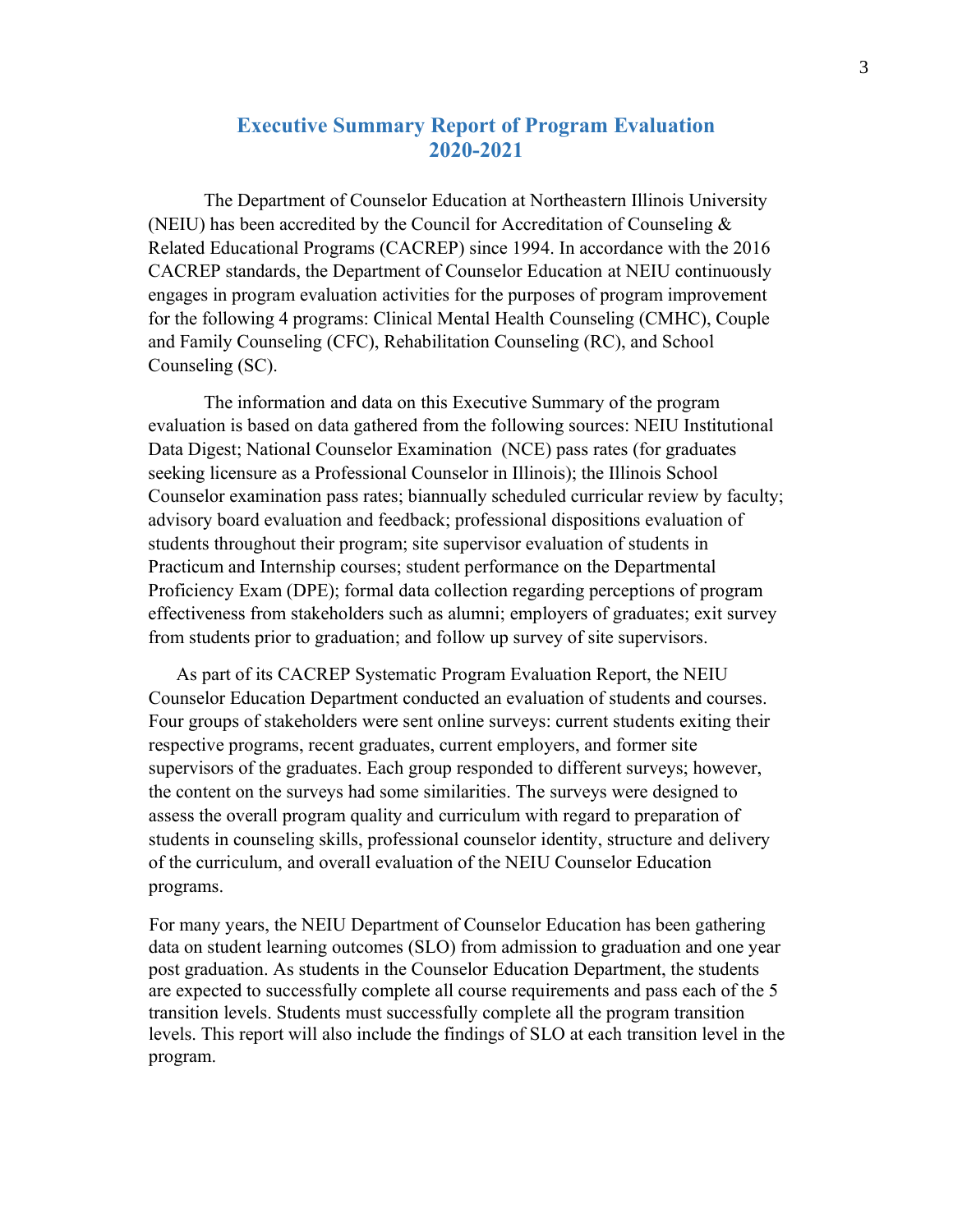#### Current CACREP-Accredited Programs (Fall 2021):

M.A. in Clinical Mental Health Counseling (60 semester credit hours)

M.A. in Couple and Family Counseling (60 semester credit hours)

M.A. in Rehabilitation Counseling (48 semester credit hours)

M.A. in School Counseling (60 semester credit hours)

# Program Demographic

The NEIU Counselor Education Department admits students twice per year for all of the four graduate programs. Applications are reviewed after the March 15 deadline for admission consideration for the fall semester and August 15 deadline for admission consideration for the spring semester. As part of the application process, all applicants with completed applications are invited to attend a pre-admission workshop (PAW) for an assessment of their interpersonal skills and potential for development of professional counselor identity.

| <b>Spring 2021 Admission Per Program</b> |                       |                 |  |  |  |
|------------------------------------------|-----------------------|-----------------|--|--|--|
| <b>Graduate Program</b>                  | <i><b>Applied</b></i> | <b>Admitted</b> |  |  |  |
| Clinical Mental Health Counseling        | 32                    | 24              |  |  |  |
| Couple and Family Counseling             | h                     |                 |  |  |  |
| <b>Rehabilitation Counseling</b>         |                       |                 |  |  |  |
| <b>School Counseling</b>                 | 13                    | 13              |  |  |  |

#### Applicant Data for Spring and Fall of 2021 program applications:

| <b>Fall 2021 Admission Per Program</b>         |                       |                 |  |  |  |
|------------------------------------------------|-----------------------|-----------------|--|--|--|
| <b>Graduate Program</b>                        | <i><b>Applied</b></i> | <b>Admitted</b> |  |  |  |
| Clinical Mental Health Counseling              | 55                    | 46              |  |  |  |
| Couple and Family Counseling                   | 13                    | 13              |  |  |  |
| <b>Rehabilitation Counseling</b>               | 10                    | 10              |  |  |  |
| School Counseling                              | 27                    | 26              |  |  |  |
| Total for 2021:<br>138 admitted<br>160 Applied |                       |                 |  |  |  |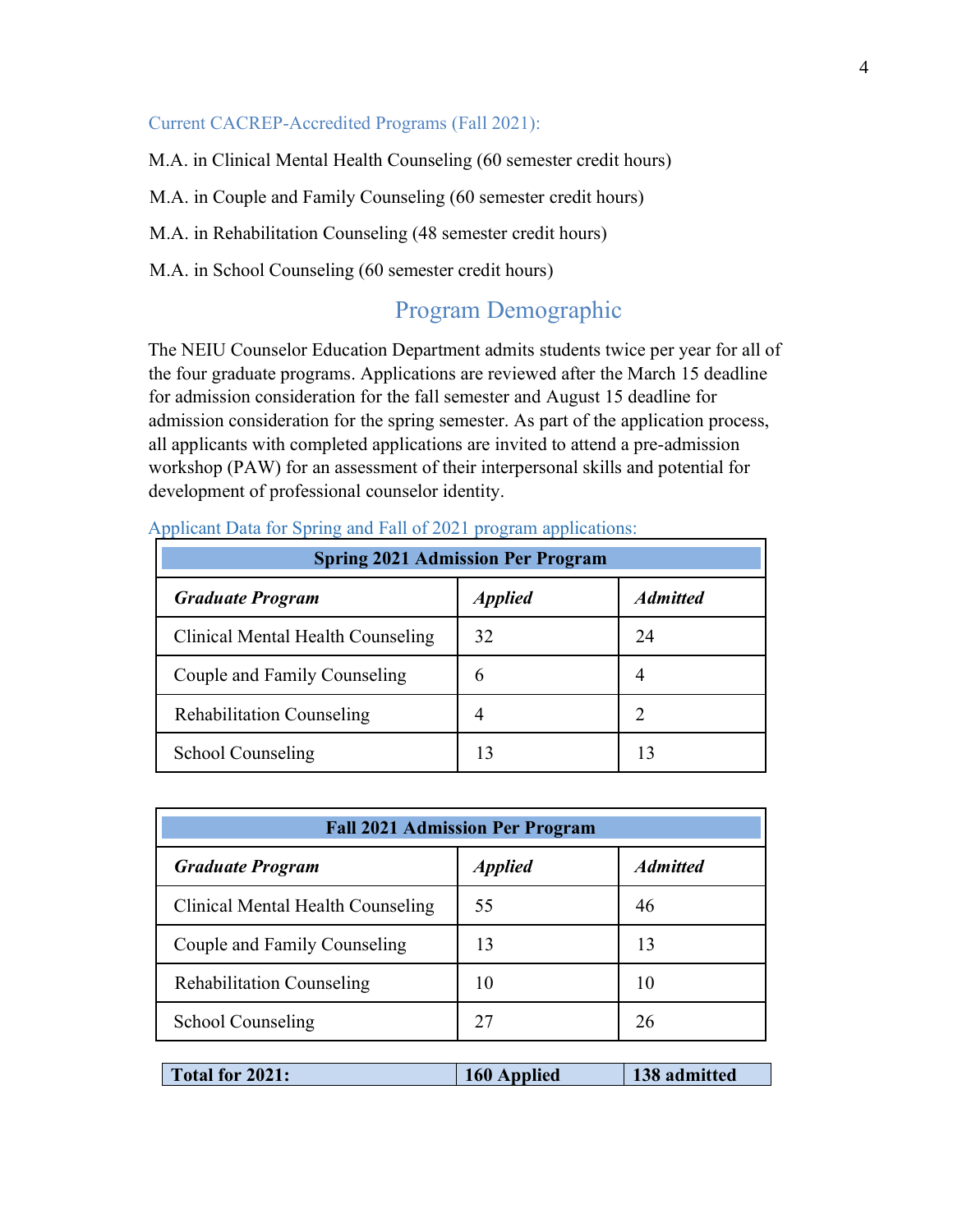## Admission rate: 86.2% for Fall of 2021 and Spring of 2021

#### Enrolled Student Data:

# Demographic data on enrolled NEIU Counselor Education students according to the NEIU Institutional Data:

| <b>Summary profile: Fall 2021 Enrollment</b> |        |      |          |                    |       |                     |                     |                       |             |                   |                |              |
|----------------------------------------------|--------|------|----------|--------------------|-------|---------------------|---------------------|-----------------------|-------------|-------------------|----------------|--------------|
| Program                                      | Gender |      |          |                    |       |                     |                     | <b>Race/Ethnicity</b> |             |                   |                |              |
|                                              | Female | Male | Hispanic | Native<br>American | Asian | African<br>American | Hawaiian<br>Pacific | Caucasian/White       | Multiracial | Non res-<br>Alien | Unknown        | <b>Total</b> |
| <b>Clinical Mental</b><br>Health             | 95     | 37   | 23       | $\boldsymbol{0}$   | 11    |                     |                     | 86                    |             |                   |                | 132          |
| Couple and<br>Family                         | 35     | 9    | 11       | $\overline{0}$     |       |                     |                     | 21                    | $\theta$    |                   | 4              | 44           |
| <b>Rehabilitation</b>                        | 19     | 10   | 11       | $\theta$           |       | 3                   |                     | 9                     |             | $\theta$          | $\overline{2}$ | 29           |
| School<br>Counseling                         | 58     | 15   | 23       | $\theta$           |       | 4                   | $\Omega$            | 36                    | 3           | $\theta$          | ◠              | 73           |
| <b>Total</b>                                 | 207    | 71   | 68       | $\overline{0}$     | 21    | 15 <sub>l</sub>     | $\mathbf{0}$        | 152                   | 5           | Z                 | 15             | 278          |

## Degrees Awarded in 2020-2021 (According to *Institutional Data*\*)

| Program                           | 2020 | 2021 |
|-----------------------------------|------|------|
| Clinical Mental Health Counseling | 6    | 15   |
| Couple and Family Counseling      | 7    | 3    |
| <b>Rehabilitation Counseling</b>  | 13   | 6    |
| School Counseling                 | 34   | 10   |
| Total                             | 60   | 34   |

*\*Data collected during fiscal year (FY) which begins on July 1 and ends June 30, compared to departmental data that is collected from September 1 to August 15*

#### Degrees Awarded in 2020-2021 (According to *Cognos* Academic Year)

| Program                           | 2020 | 2021 |
|-----------------------------------|------|------|
| Clinical Mental Health Counseling | 15   | 22   |
| Couple and Family Counseling      | 6    | 12   |
| <b>Rehabilitation Counseling</b>  | 7    | 4    |
| School Counseling                 | 16   | 12   |
| Total                             | 44   | 50   |

#### Retention rates: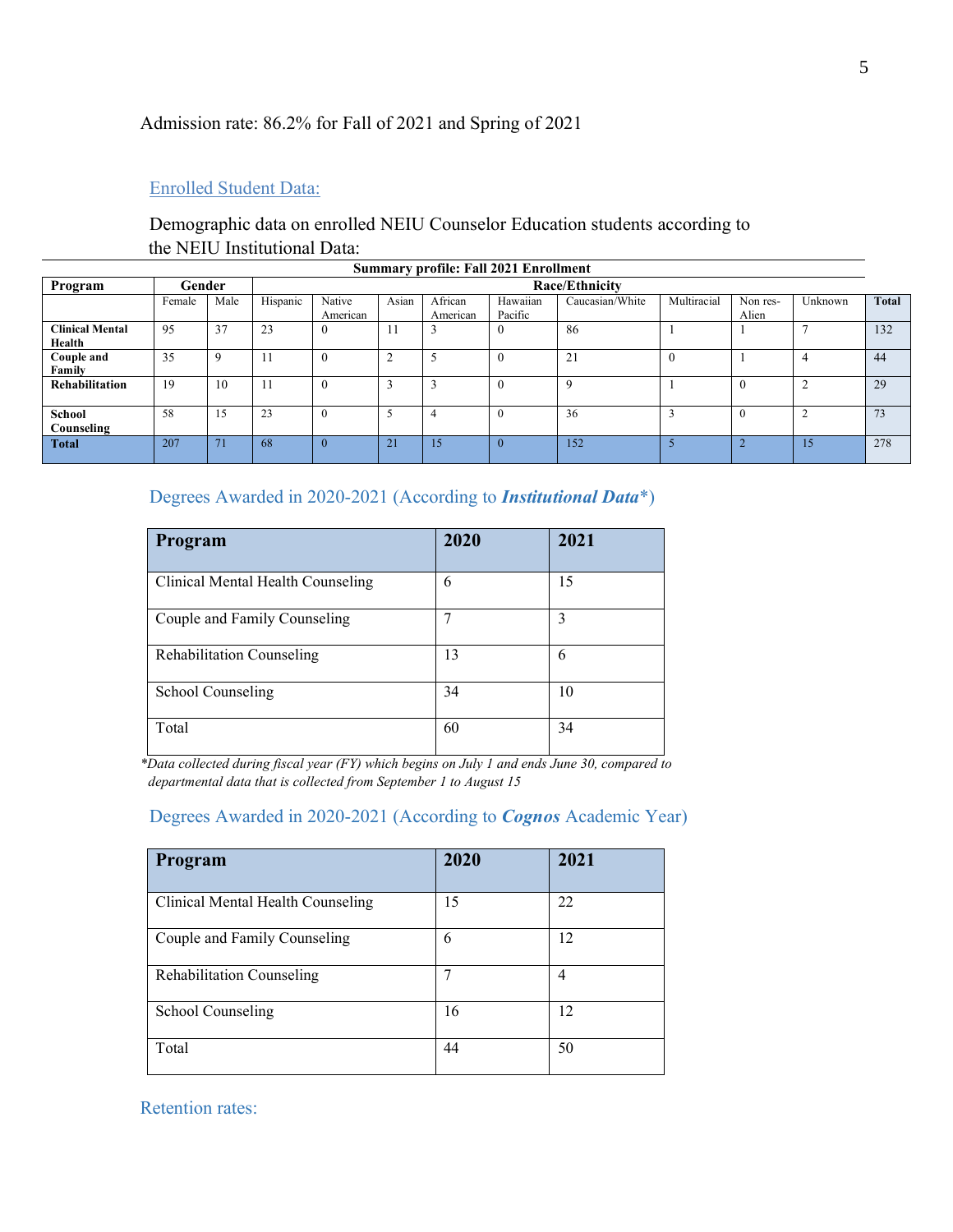According to NEIUs Institutional Data Digest, the retention rates for the Counselor Education programs for 2020-2021:

- Clinical Mental Health Counseling: 84.5%
- Couple and Family Counseling: 89.8%
- Rehabilitation Counseling: 85.7%
- School Counseling: 96.7%

## Student Learning Outcome (SLO)

The Counselor Education students in all four programs must successfully complete all the program transition levels I to V. Students are required to earn a grade of "B" or better in their clinical courses such as COUN 405, 406, 407, 421, and all program specific practicum and internship courses. Students are also required to maintain good academic standing, in accordance with university graduate policies. At each transition level, the student dispositions are also evaluated. They are required to receive a minimum of 3.0 out of the possible 5 points on all the items on the disposition evaluation forms.

The detailed results of the SLO are discussed at the faculty meeting at the end of Fall semester. During the faculty meeting, faculty advisors review and discuss students who demonstrate a need for some improvement or need for much improvement. After consultation with department faculty and chair, the advisors meet with those advisees and develop a remediation plan for improvement.

The outcomes are reported in percentages, indicating the percentage of total ratings that were assessed at each performance level. The numerical weight of each performance level used for summary statistics are:

A Major Strength  $= 5$  pts. A Strength  $=$  4 pts. Appropriate  $=$  3 pts. Needs Some Improvement = 2 pts. Needs Much Improvement  $= 1$  pt.

#### Transition Level I:

- a. Successful completion of prerequisites for clinical skills training courses and earning a minimum rating of 3.0 (out of 5-point Likert scale) or higher on the key assessment for each of the following courses: COUN 401, COUN 402, COUN 403
- b. Appropriate professional and ethical behaviors and dispositions as demonstrated on the disposition evaluation forms (by earning a minimum of 3 points on a 5-point Likert scale on all items on the disposition evaluation form)
- c. Minimum GPA of 3.00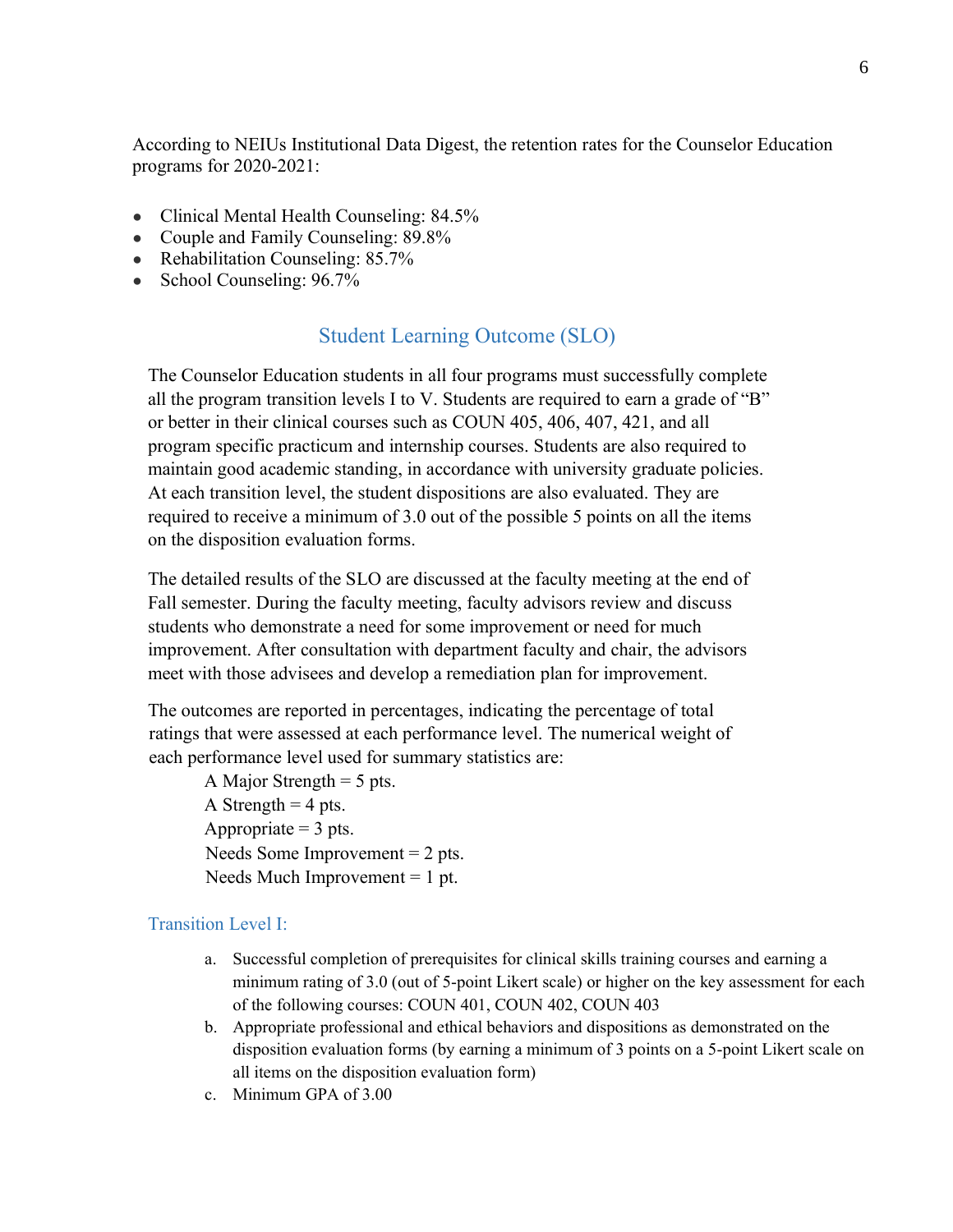| <b>Overall SLO of CACREP Standards for Courses for Transition Level I</b> |                                                                   |                                                 |                                    |  |  |  |
|---------------------------------------------------------------------------|-------------------------------------------------------------------|-------------------------------------------------|------------------------------------|--|--|--|
| <b>Semester</b>                                                           | COUN 401 Professional &<br><b>Ethical Issues in</b><br>Counseling | <b>COUN 402-</b><br>Developmental<br>Counseling | CON 403- Theories of<br>Counseling |  |  |  |
| <b>Fall 2020</b>                                                          | $M = 4.895$                                                       | $M = 4.066$                                     | $M = 3.458$                        |  |  |  |
|                                                                           | $SD = 0.641$                                                      | $SD=0.989$                                      | $SD=0.876$                         |  |  |  |
| Spring 2021                                                               | $M = 4.741$                                                       | $M = 4.000$                                     | $M = 4.025$                        |  |  |  |
|                                                                           | $SD=0.439$                                                        | $SD=0.733$                                      | $SD=0.557$                         |  |  |  |
| Summer 2021                                                               | $M = 4.842$                                                       | $M = 3.096$                                     | $M = 4.683$                        |  |  |  |
|                                                                           | $SD=0.671$                                                        | $SD=0.296$                                      | $SD=0.581$                         |  |  |  |
| Average                                                                   | $M = 4.844$                                                       | $M = 3.862$                                     | $M = 3.886$                        |  |  |  |
|                                                                           | $SD=0.609$                                                        | $SD=0.882$                                      | $SD=0.842$                         |  |  |  |

Students enrolled in COUN 401, 402, and 403, either met or exceeded expectations for Transition Level I.

#### Transition Level II:

- a. Successful completion of prerequisites for clinical skills training courses and earning a minimum rating of 3.0 (out of 5-point Likert scale) or higher on the key assessment for each of the following courses: COUN 405, COUN 406, COUN 407, COUN 421
- b. Appropriate professional and ethical behaviors and dispositions as demonstrated on the disposition evaluation forms (by earning a minimum of 3 points on a 5-point Likert scale on all items on the disposition evaluation form)
- c. Completion of Practicum Application
- d. Minimum GPA of 3.00

| <b>Overall SLO for CACREP Standards for Courses for Transition Level II</b> |                                                                   |                               |                                                         |                                                   |  |  |
|-----------------------------------------------------------------------------|-------------------------------------------------------------------|-------------------------------|---------------------------------------------------------|---------------------------------------------------|--|--|
| <b>Semester</b>                                                             | <b>COUN 405-</b><br><b>Individual</b><br><b>Counseling Skills</b> | COUN 406- Group<br>Counseling | <b>CON 407-</b><br>Advanced<br><b>Counseling Skills</b> | <b>COUN 421-</b><br>Advanced<br><b>CFC Skills</b> |  |  |
| <b>Fall 2020</b>                                                            | $M = 3.880$                                                       | $M = 4.719$                   | $M = 4.750$                                             | $M = n/a$                                         |  |  |
|                                                                             | $SD = 0.778$                                                      | $SD=0.626$                    | $SD=0.437$                                              | $SD = n/a$                                        |  |  |
| Spring 2021                                                                 | $M = 4.745$                                                       | $M = 4.099$                   | $M = 4.950$                                             | $M = 4.182$                                       |  |  |
|                                                                             | $SD=0.594$                                                        | $SD=0.809$                    | $SD=0.220$                                              | $SD = 0.536$                                      |  |  |
| Summer 2021                                                                 | $M = 4.814$                                                       | $M = 4.113$                   | $M = 3.191$                                             | $M = 4.045$                                       |  |  |
|                                                                             | $SD=0.410$                                                        | $SD=1.046$                    | $SD=0.435$                                              | $SD = 0.580$                                      |  |  |
| Average                                                                     | $M = 4.252$                                                       | $M = 4.269$                   | $M = 4.510$                                             | $M = 4.120$                                       |  |  |
|                                                                             | $SD = 0.812$                                                      | $SD=0.872$                    | $SD=0.792$                                              | $SD = 0.559$                                      |  |  |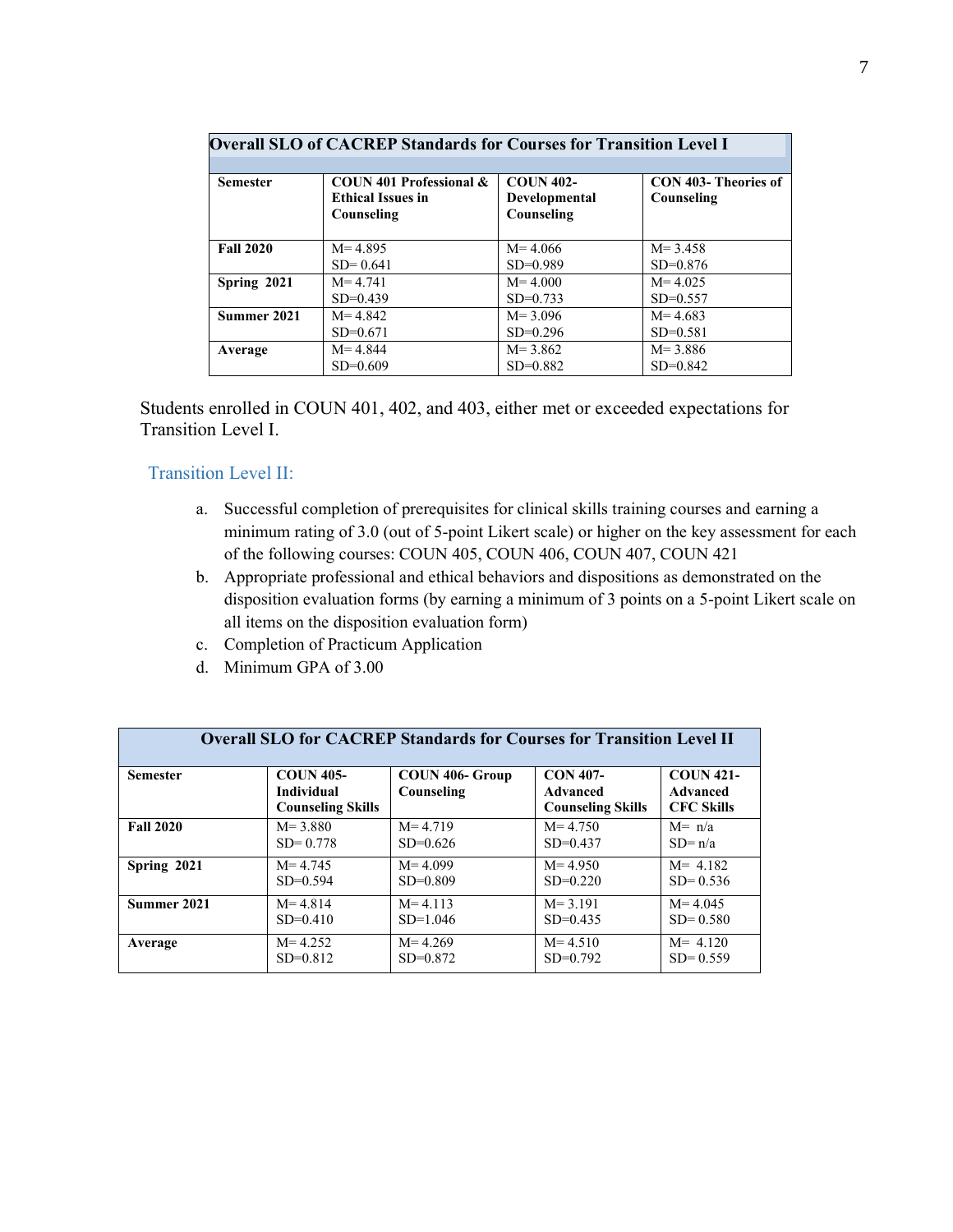| <b>Dispositions</b> |                          |                 |                          |                       |  |  |
|---------------------|--------------------------|-----------------|--------------------------|-----------------------|--|--|
| <b>Semester</b>     | <b>COUN 405-</b>         | COUN 406- Group | <b>CON 407-</b>          | <b>COUN 421-</b>      |  |  |
|                     | <b>Individual</b>        | Counseling      | <b>Advanced</b>          | <b>Advanced CFC 3</b> |  |  |
|                     | <b>Counseling Skills</b> |                 | <b>Counseling Skills</b> | <b>Skills</b>         |  |  |
| <b>Fall 2020</b>    | $M = 4.607$              | $M = 4.581$     | $M = 4.405$              | $M = n/a$             |  |  |
|                     | $SD = 0.16$              | $SD = 0.803$    | $SD=1.068$               | $SD=n/a$              |  |  |
| Spring 2021         | $M = 4.927$              | $M = 4.292$     | $M = n/a$                | $M = 4.583$           |  |  |
|                     | $SD = 0.285$             | $SD = 0.715$    | $SD=n/a$                 | $SD = 0.562$          |  |  |
| <b>Sum 2021</b>     | $M = n/a$                | $M = 4.247$     | $M = n/a$                | $M = 4.329$           |  |  |
|                     | $SD=n/a$                 | $SD = 0.946$    | $SD = n/a$               | $SD = 0.519$          |  |  |
| Average             | $M = 4.696$              | $M = 4.360$     | $M = 4.405$              | $M = 4.467$           |  |  |
|                     | $SD = 0.643$             | $SD = 0.810$    | $SD=1.068$               | $SD = 0.557$          |  |  |

Students enrolled in the following clinical courses, COUN 405, 406, and 407, and 421 either met or exceeded expectations for Transition Level II.

|      | <b>Number of Actual Practicum Applications Submitted</b> |            |                  |           |              |  |  |  |
|------|----------------------------------------------------------|------------|------------------|-----------|--------------|--|--|--|
|      | Year   CMHC                                              | <b>CFC</b> | <b>RC</b>        | <b>SC</b> | <b>Total</b> |  |  |  |
| 2020 | 22                                                       | 16         |                  | 13        | 54           |  |  |  |
| 2021 | 31                                                       | 12         |                  | 22        | 76           |  |  |  |
| 2022 |                                                          |            | Still in process |           |              |  |  |  |

#### Transition Level III:

- a. Successful completion of clinical experiences hours
	- Completion of 100 Practicum hours
	- Completion of 600 Internship hours
- b. Satisfactory ratings on all evaluations from site and university supervisors as demonstrated by receiving a minim of 3.0 out of 5.0 on all items on the professional disposition evaluations for both practicum and internship
- c. Demonstration of appropriate professional and ethical behaviors and dispositions
- d. Minimum GPA of 3.00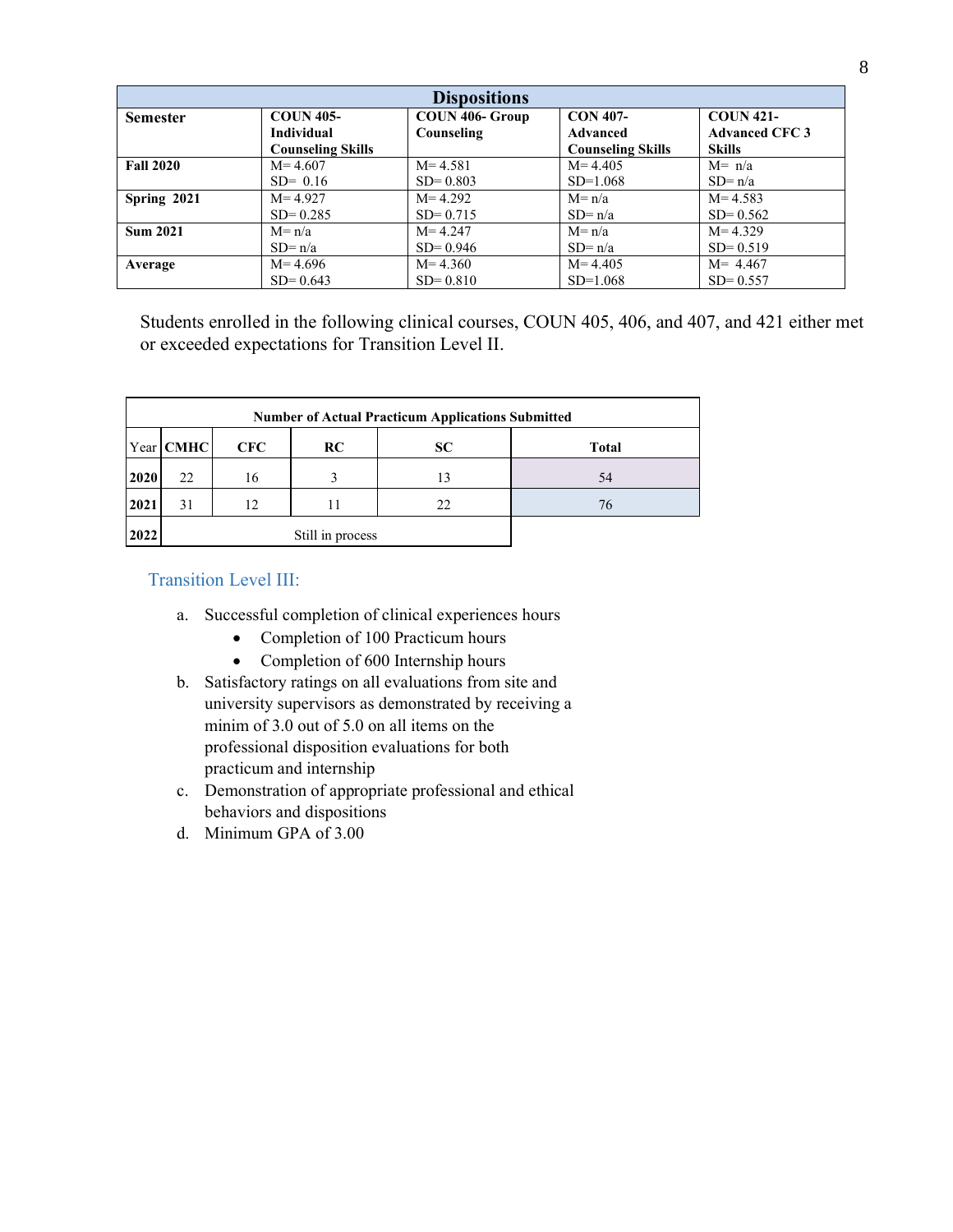| <b>Overall SLO of CACREP Standards for Practicum and Internship</b><br>2020-2021 |                                                                     |                                                                      |                                                                    |                                                                                    |                                                                     |                                                               |
|----------------------------------------------------------------------------------|---------------------------------------------------------------------|----------------------------------------------------------------------|--------------------------------------------------------------------|------------------------------------------------------------------------------------|---------------------------------------------------------------------|---------------------------------------------------------------|
| Program                                                                          | Practicum<br><b>Site</b><br><b>Supervisor</b><br><b>Evaluations</b> | Internship<br><b>Site</b><br><b>Supervisor</b><br><b>Evaluations</b> | Practicum<br>University<br><b>Supervisor</b><br><b>Evaluations</b> | Internship<br>University<br><b>Site</b><br><b>Supervisor</b><br><b>Evaluations</b> | Range &<br>Average<br><b>Practicum</b><br><b>Hours</b><br>completed | Range &<br>Average<br>Internship<br><b>Hours</b><br>Completed |
| <b>Clinical Mental</b>                                                           | $M = 4.201$                                                         | $M = 4.629$                                                          | $M = 3.739$                                                        | $M = 4.348$                                                                        | 116-335                                                             | 600-777                                                       |
| <b>Health Counseling</b>                                                         | $SD = 0.757$                                                        | $SD = 0.586$                                                         | $SD = 0.591$                                                       | $SD = 0.680$                                                                       | Avg $180$                                                           | Avg $664$                                                     |
| Couple and<br>Family<br>Counseling                                               | $M = 4.122$<br>$SD = 0.837$                                         | $M = 4.482$<br>$SD = 0.722$                                          | $M = 4.358$<br>$SD = 0.682$                                        | $M = 4.842$<br>$SD = 0.379$                                                        | 100-306<br>Avg 175                                                  | 602-1063<br>Avg 734                                           |
| <b>Rehabilitation</b>                                                            | $M = 4.195$                                                         | $M = 4.385$                                                          | $M = 4.368$                                                        | $M = 4.453$                                                                        | $100 - 250$                                                         | 600-732                                                       |
| Counseling                                                                       | $SD = 0.879$                                                        | $SD = 0.741$                                                         | $SD = 0.666$                                                       | $SD = 0.652$                                                                       | Avg 152                                                             | Avg 657                                                       |
| <b>School Counseling</b>                                                         | $M = 4.247$                                                         | $M = 4.634$                                                          | $M = 4.012$                                                        | $M = 4.531$                                                                        | 100-348                                                             | 600-709                                                       |
|                                                                                  | $SD = 0.695$                                                        | $SD = 0.589$                                                         | $SD = 0.613$                                                       | $SD = 0.547$                                                                       | Avg $160$                                                           | Avg $630$                                                     |

## Transition Level IV:

- a. Completion of student exit survey
- b. Passing of the Departmental Proficiency Examination (DPE) with a minimum of 70%, prior to graduation
- c. Minimum GPA of 3.00

## Transition Level V: Exit Requirements for Degree Completion:

- Successful completion of all transition levels and required credit hours
- Submission of graduation application

# **Findings of The Student Exit Survey**

#### Summer of 2021

Internship students were asked to complete an exit survey at the end of their internship experience in summer of 2021 by indicating to what degree their respective programs have prepared them to gain knowledge and skills of various counseling topics and areas.

When asked to evaluate how well their respective programs prepared them for the counseling field, they reported their response on a scale of  $1-3$  ( $3=$  A great  $deal - 1 = Not at all$ :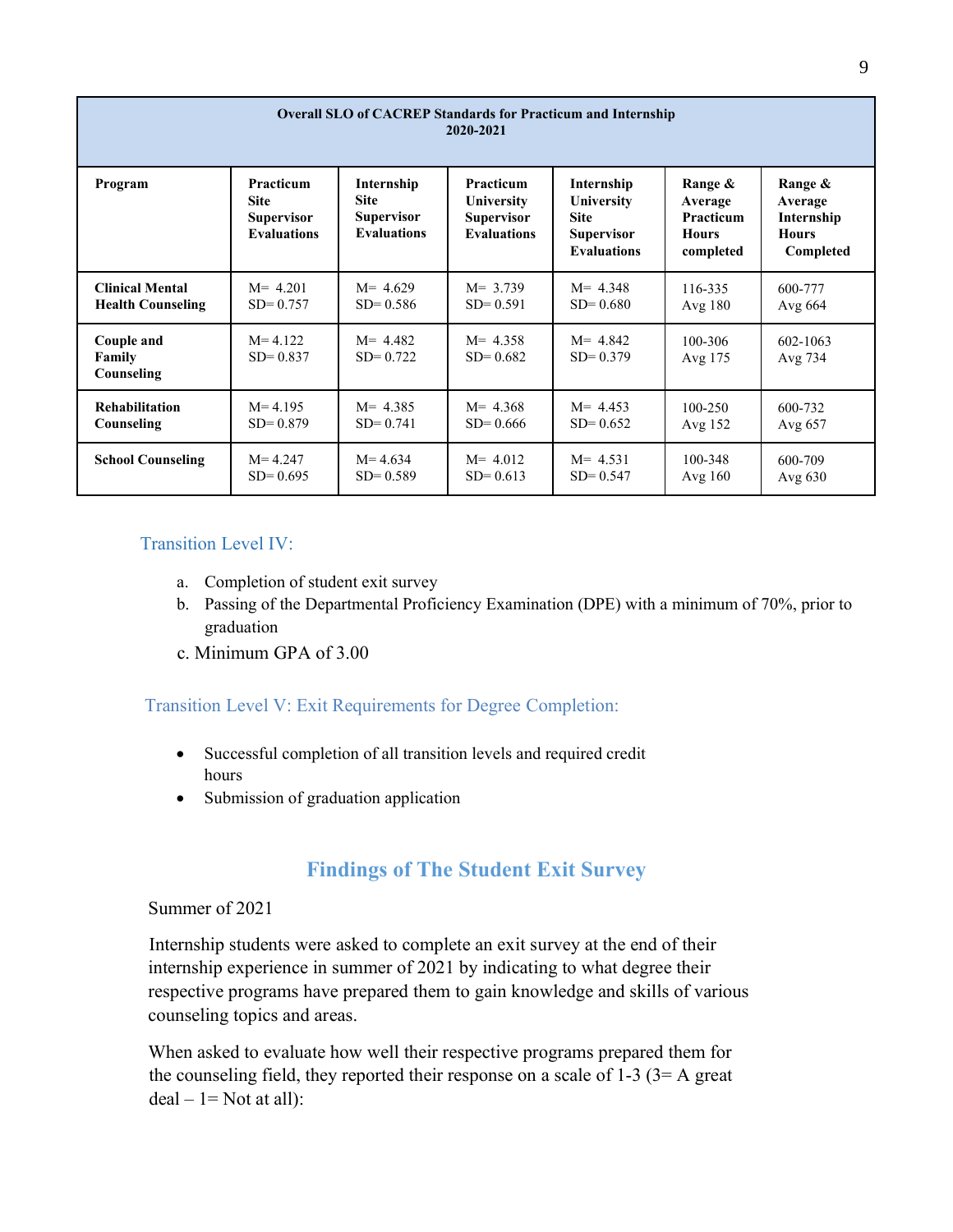| Areas                         | Mean | <b>SD</b> |
|-------------------------------|------|-----------|
| Professional Identity         | 2.89 | 0.32      |
| Social & Cultural Diversity   | 2.77 | 0.47      |
| Human Growth & Development    | 2.89 | 0.32      |
| Assessment                    | 2.48 | 0.62      |
| Career Development            | 2.32 | 0.62      |
| <b>Helping Relationships</b>  | 2.89 | 0.38      |
| Group Work                    | 2.60 | 0.62      |
| Research & Program Evaluation | 2.53 | 0.62      |

When asked to evaluate their faculty in the program, the following responses were recorded on a scale of  $1-3$  ( $3=$  A great deal –  $1=$  Not at all) :

| <b>Survey Question about Faculty</b><br>$N = 35$                     | Mean $(M)$ | <b>Standard</b><br><b>Deviation</b> |
|----------------------------------------------------------------------|------------|-------------------------------------|
|                                                                      |            | (SD)                                |
|                                                                      | 2.89       | 0.23                                |
| Demonstrated in-depth knowledge of their field                       |            |                                     |
|                                                                      | 2.80       | 0.48                                |
| Used effective teaching methods that help students learn             |            |                                     |
|                                                                      | 2.77       | 0.32                                |
| Modeled respect for diverse populations                              |            |                                     |
|                                                                      | 2.77       | 0.49                                |
| Integrated diversity related subject matter within course work       |            |                                     |
|                                                                      | 2.61       | 0.60                                |
| Used technology to enhance your learning                             |            |                                     |
|                                                                      | 2.82       | 0.61                                |
| Used technology to facilitate communication                          |            |                                     |
|                                                                      | 2.50       | 0.68                                |
| Modeled the use of technology within the profession                  |            |                                     |
| Exhibited enthusiasm for profession and life-long commitment to      | 2.91       |                                     |
| learning                                                             |            | 0.23                                |
|                                                                      | 2.88       | 0.23                                |
| Conducted themselves in a professional manner                        |            |                                     |
| Displayed respect toward students, clients, and professionals in the |            |                                     |
| field.                                                               | 2.89       | 0.28                                |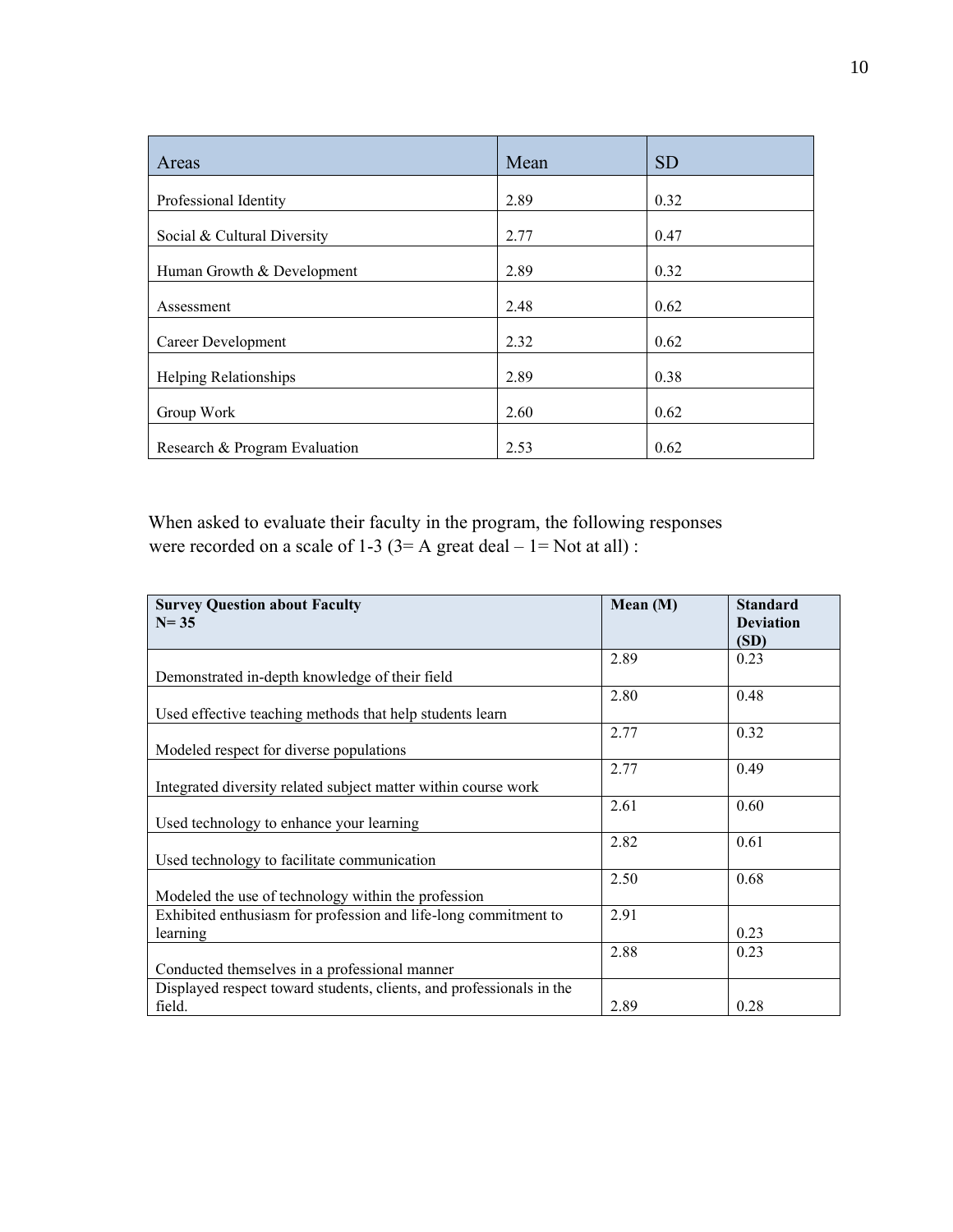| <b>DPE Results 2021</b>          |                        |                      |                   |  |  |  |
|----------------------------------|------------------------|----------------------|-------------------|--|--|--|
| Program                          | <b>Number of Exams</b> | <b>Number Passed</b> | % Passing<br>Rate |  |  |  |
| Clinical Mental Health           | 21                     | 17                   | 81%               |  |  |  |
| Couple & Family Counseling       | 8                      |                      | 25%               |  |  |  |
| <b>Rehabilitation Counseling</b> | 8                      |                      | 50%               |  |  |  |
| <b>School Counseling</b>         | 21                     | 10                   | 48%               |  |  |  |
| TOTAL                            | 58                     | 33                   | 57%               |  |  |  |

# Department Proficiency Examination (DPE) Results

| <b>DPE Results 2020</b>          |                           |                                |                |  |  |
|----------------------------------|---------------------------|--------------------------------|----------------|--|--|
| Program                          | Number of<br><b>Exams</b> | <b>Number</b><br><b>Passed</b> | % Passing Rate |  |  |
| Clinical Mental Health           | 24                        | 24                             | 100%           |  |  |
| Counseling                       |                           |                                |                |  |  |
| Couple and Family Counseling     | 10                        | 10                             | 100%           |  |  |
| <b>Rehabilitation Counseling</b> | ⇁                         |                                | 86%            |  |  |
| <b>School Counseling</b>         | 16                        | 14                             | 88%            |  |  |
| <b>TOTAL</b>                     | 57                        | 54                             | 94%            |  |  |

# Reports From National and State Examinations

- According to the National Counselor Examination (NCE) results report, 23 students from one of the four programs took the NCE exam and 21 out of 23 students passed the NCE (91% passing rate).
- Overall, NEIU students scored higher  $(M= 116.41, SD= 9.75)$  than the average national average (M= 109.50, SD= 17.175)
- The NEIU School Counseling students who took the School Counselor Content Test in School Counseling (#181) Examination in FY 2020-2021 had a 100% pass rate, with an average total score of 268.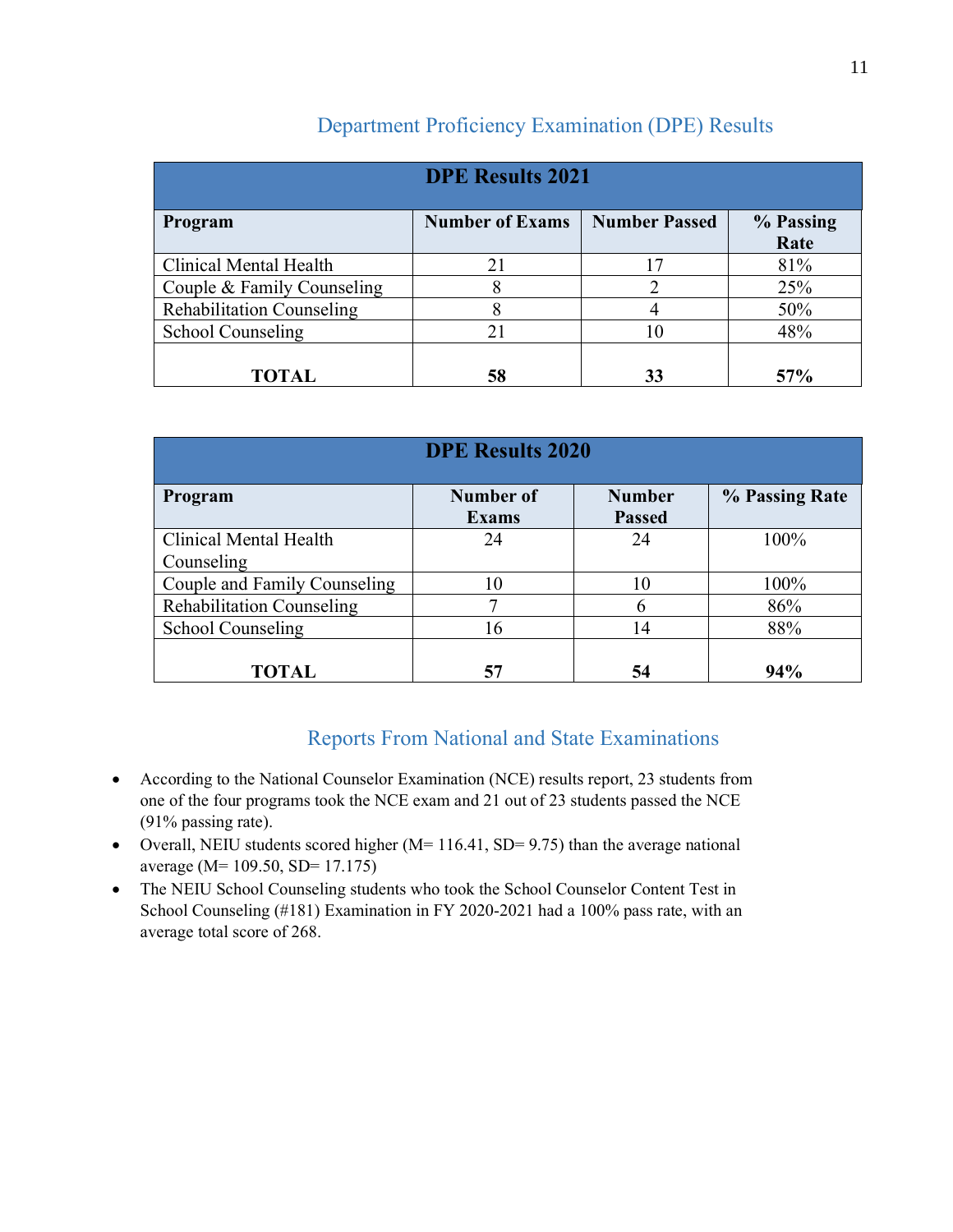#### **Outcome of Follow-up Surveys**

#### Survey of Recent Graduates:

Surveys were distributed to the graduating class of 2020. According to department data, there were 44 students who graduated from one of the 4 programs. Alumni surveys were sent to all 44 graduates and 15 surveys were returned by the alumni. The 15 alumni who graduated in 2020 reported they took one or a combination of the following exams: National Counselor Exam (NCE); Content Test in School Counseling #181, and Certified Rehabilitation Counselor Exam (CRC). They took a total of 27 examinations in which 100% passed the test on their first attempt.

Credentials obtained since graduating from NEIU:

- 11 Licensed Professional Counselor LPC
- 1 Certified Rehabilitation Counselor CRC
- 8 National Certified Counselor NCC
- 7 Professional Educator License PEL

Of the 15 alumni who returned the survey, 100% indicated they were employed, and 80% reported they were employed in a counseling-related field. The graduates who were not employed in a counseling-related field indicated their reasons were due to the following: prefer to remain in current job.

The length of time that it took the alumni to find a counseling position after graduating from their program:

Less than one month: 40% 1-3 months: 40% 4-6 months: 7% 7-12 months: 13% Still looking: 0%

The reported salary range for the 2020 alumni was between 41K to 81K per year, in which 13% indicated their position was at their former internships. The positions they listed included: School Counselor, School Therapist, Middle School Counselor, Mental Health Counselor, Counselor, Crisis Counselor, Licensed Professional Counselor, Rehabilitation Counselor Trainee, Individual Counselor, and Principal.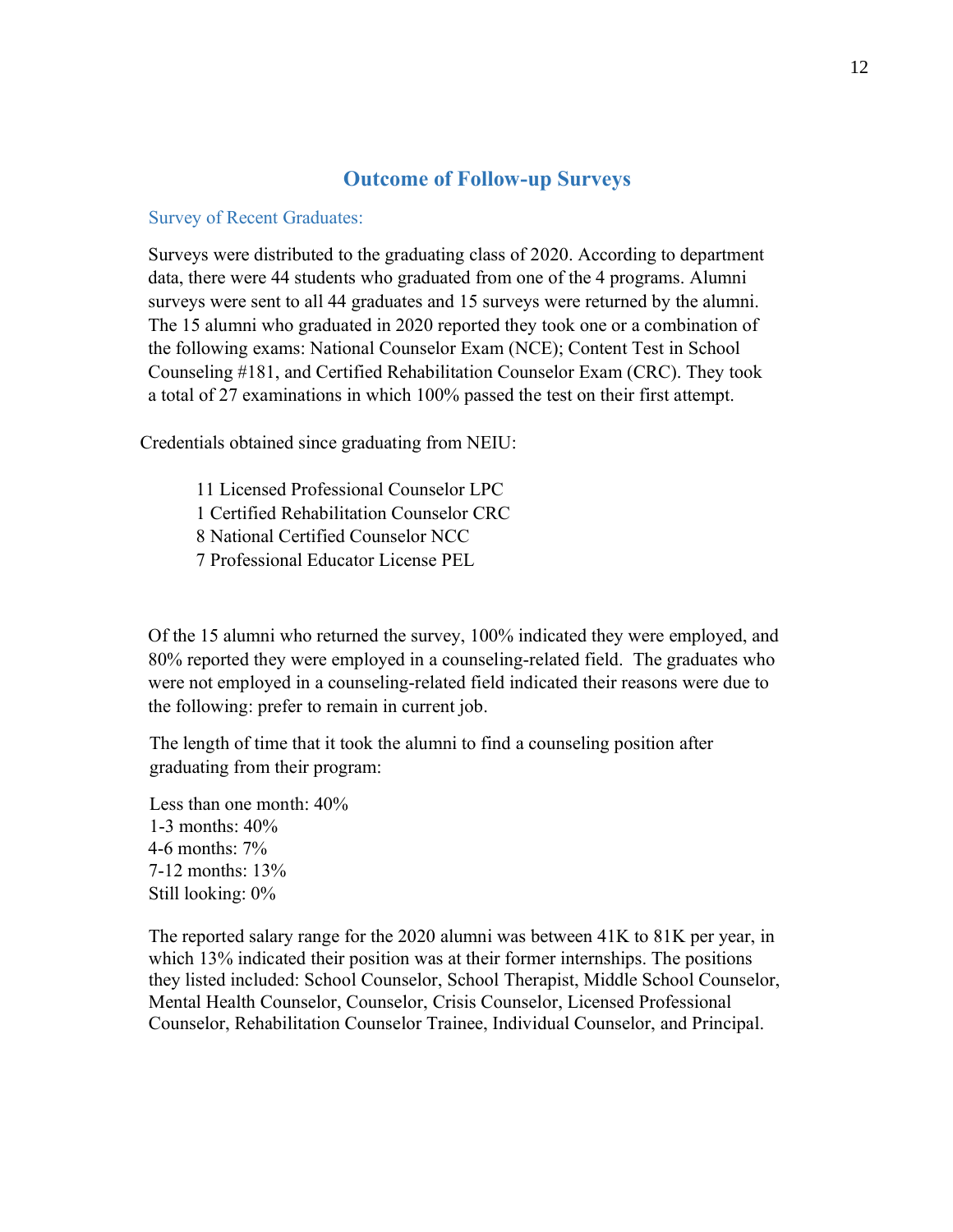# Formal Follow up of Current Employers:

The 2020 Counselor Education alumni surveys identified names and contact information of current employers. Those individuals were then invited to report on their perception of their NEIU graduate employee's professionalism, counseling skills and knowledge. The alumni survey identified their current employer of class of 2020 graduates. Employer surveys were sent to all identified employers. Employers rated their NEIU Counselor Education alumni employees based on a 1-3 Likert scale  $(1 = \text{less than desirable to } 3 = \text{better than expected}).$ 

| $N=7$<br><b>Survey Questions</b>                                                                                 | Less than | As<br>expected | <b>Better</b><br>than | <b>Not</b><br><b>Observed</b> |
|------------------------------------------------------------------------------------------------------------------|-----------|----------------|-----------------------|-------------------------------|
| Does the NEIU graduate employee demonstrate self-awareness and<br>ability to be self-reflective?                 | 14%       | 43%            | 43%                   |                               |
| Do you find the NEIU graduate employee to be skilled at promoting<br>personal development of clients?            |           |                |                       |                               |
|                                                                                                                  | $0\%$     | 43%            | 57%                   |                               |
| Is the NEIU graduate employee providing culturally sensitive delivery of<br>services?                            | 14%       | 43%            | 43%                   |                               |
| Does the NEIU graduate employee exhibit and maintain ethical<br>behavior?                                        | 14%       | 29%            | 57%                   |                               |
| Does the NEIU graduate employee have knowledge of basic counseling<br>techniques?                                | 29%       | 15%            | 57%                   |                               |
| Does the NEIU graduate employee demonstrate a notable sense of<br>professional counselor identity?               | 29%       | 15%            | 57%                   |                               |
| Does the NEIU graduate employee successfully maintain effective<br>relationships with staff?                     | 29%       | 29%            | 42%                   |                               |
| Does the NEIU graduate employee have the skills to make appropriate<br>changes in response to feedback?          | 29%       | 29%            | 42%                   |                               |
| Does the NEIU graduate employee seek new learning experiences at<br>work?                                        | $0\%$     | 29%            | 71%                   |                               |
| Does the NEIU graduate employee maintain privacy and confidentiality<br>of records?                              | $0\%$     | 57             | 42                    |                               |
| Does the NEIU graduate employee know and reflect the mission and<br>goal of the employer?                        | $0\%$     | 71%            | 29%                   |                               |
| Does the NEIU graduate employee set appropriate treatment goals?                                                 | 14%       | 57%            | 29%                   |                               |
| Is the NEIU graduate employee prepared to intervene appropriately in<br>crises situations?                       | 14%       | 43%            | 29%                   | 14%                           |
| Does the NEIU graduate employee demonstrate a non-judgmental<br>attitude toward other?                           | 14%       | 29%            | 57%                   |                               |
| Does the NEIU graduate employee consult and collaborate effectively<br>with others?                              | 14%       | 29%            | 57%                   |                               |
| Using the same rating scale, please indicate your overall evaluation of<br>the NEIU Counselor Education program. | 14%       | 43%            | 43%                   |                               |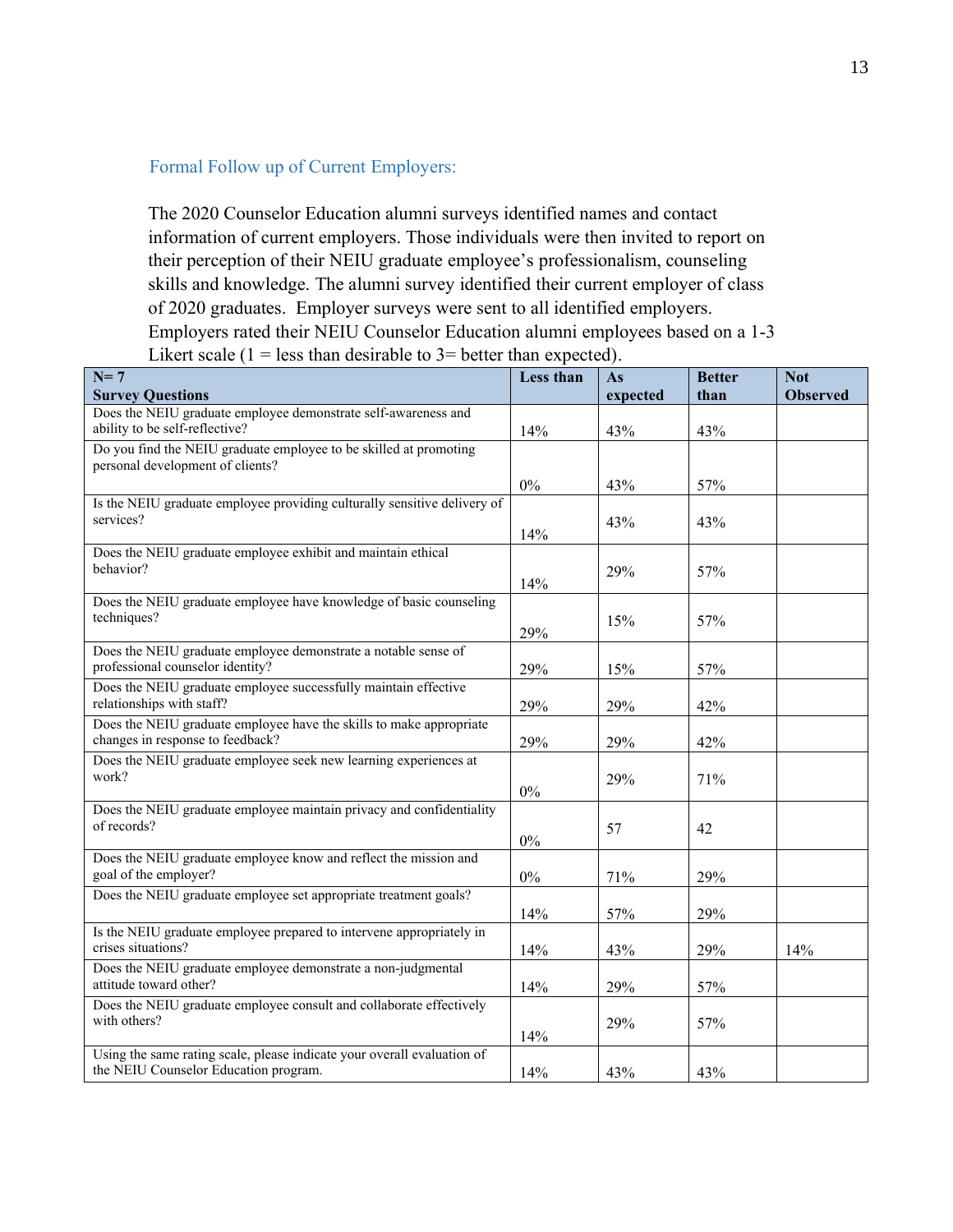#### Formal Follow up of Internship Site Supervisors:

Formal follow-up studies of 2020 internship site supervisors (*n* = 44) were conducted and 41% (n= 18) responded to the follow up survey. Internship site supervisors who had supervised NEIU Counselor Education students during the 2019-2020 academic year reported that their experience with interns was positive. All follow up site supervisors rated their former interns on a 1-3 Likert scale  $(1 = less than desirable to 3 = better than expected)$ 

| $N = 11$                                                               | Less than | As       | More | <b>Not</b> |
|------------------------------------------------------------------------|-----------|----------|------|------------|
| <b>Survey Questions</b>                                                |           | expected | than | observed   |
|                                                                        |           |          | 39%  |            |
| The NEIU intern was self-reflective and self-aware.                    |           | 61%      |      |            |
| The NEIU intern was skilled at promoting personal/interpersonal        |           |          |      |            |
| development of clients.                                                |           | 44%      | 56%  |            |
|                                                                        |           |          | 50%  |            |
| The NEIU intern demonstrated and maintained ethical behaviors.         |           | 50%      |      |            |
| The NEIU intern have the knowledge of basic counseling techniques and  |           |          | 33%  |            |
| methods.                                                               | 11%       | 56%      |      |            |
|                                                                        |           |          | 39%  |            |
| The NEIU intern demonstrated a sense of professional identity.         | 6%        | 56%      |      |            |
|                                                                        |           |          | 50%  |            |
| The NEIU intern demonstrated effective relationships with staff.       |           | 50%      |      |            |
| The NEIU intern was open and receptive to feedback and made            |           |          |      |            |
| appropriate changes in response to the feedback.                       |           | 39%      | 61%  |            |
| The NEIU intern sought new learning experiences during his/her/their   |           |          |      |            |
| internship experience.                                                 | 6%        | 39%      | 61%  |            |
| The NEIU intern maintained privacy and confidentiality of client       |           |          | 33%  |            |
| information.                                                           |           | 67%      |      |            |
|                                                                        |           |          | 11%  | 6%         |
| The NEIU intern demonstrated awareness of the agency/school mission.   |           | 83%      |      |            |
|                                                                        |           |          | 22%  |            |
| The NEIU intern set appropriate counseling goals.                      |           | 78%      |      |            |
|                                                                        |           |          | 22%  | 11%        |
| The NEIU intern intervened appropriately in crisis situations.         | 6%        | 61%      |      |            |
|                                                                        |           |          | 44%  |            |
| The NEIU intern demonstrated a non-judgmental attitude toward clients. |           | 56%      |      |            |
|                                                                        |           |          | 17%  | 11%        |
| The NIEU intern made appropriate referrals to community resources.     |           | 72%      |      |            |
| Using the same rating scale, please make an overall evaluation of the  |           |          |      |            |
| NEIU Counselor Education Program.                                      |           | 67%      | 33%  |            |

Please provide us with additional feedback regarding how NEIU's Counselor Education program can improve the training of future counselors:

1. "As always, thank you for the opportunity to work with the department and your students."

2. "My intern was wonderful, but his NEIU supervisor seemed out of touch and disconnected from school counselors working today. I often wondered what value he brought to his students."

3. "We've had a fantastic intern, who pushed herself to perform beyond the level of what is typically expected of an intern. I hope the counseling education program is working with students on health work, life, school balance, as I worry about burn out of interns before they've even entered the field."

4. "More frequent interaction with the school internship supervisor would be nice."

5. "More training in application of counseling skills and different intervention."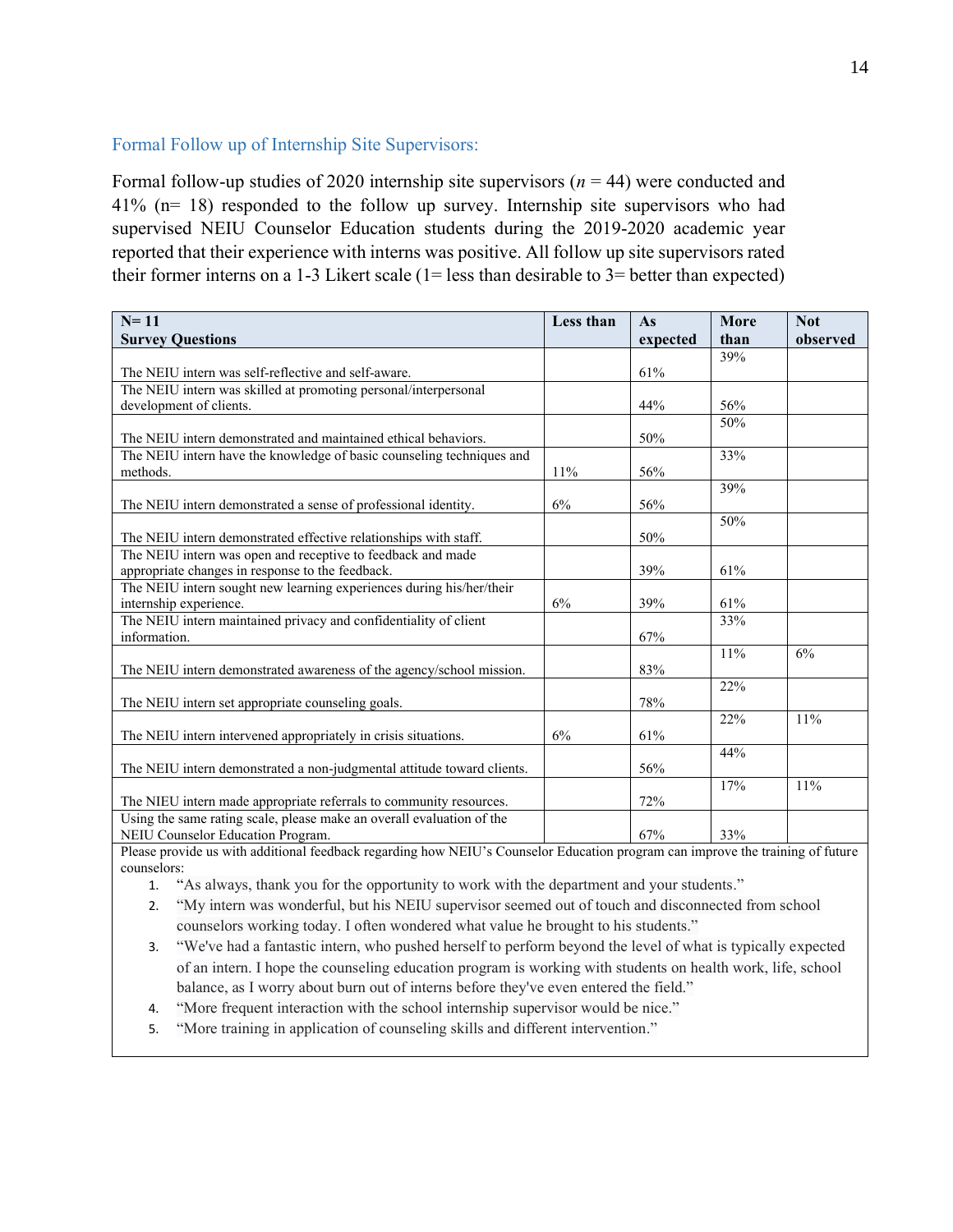# **Key Program Findings & Modifications**

The assessments and follow up studies conducted for this report focused on evaluating the Counselor Education programs and Student Learning Outcomes (SLO) based on the 2016-CACREP standards. The findings indicate that the Counselor Education curricula for Clinical Mental Health Counseling, Couple and Family Counseling, Rehabilitation Counseling, and School Counseling programs met or exceeded the 2016-CACREP standards. The remainder of this report addresses Key program findings and modifications.

# **Key Program Findings**

#### **Admission Applications:**

- There has been an increase in the number of applications for all 4 programs.
	- $\circ$  For Spring of 2021, the department received a total of 55 applications. From that pool, 43 applicants were admitted (78% admission rate).
	- o For Fall of 2021, the department received a total of 105 applications. From that pool of applicants, 95 applicants were admitted (90% admission rate).
	- $\circ$  In total, there were 160 completed applications and 138 applicants were admitted. The total admission rate for Spring 2021 and Fall 2021 was 138 (86% admission rate)
- Three newly hired tenure-track faculty members started their faculty positions in fall of 2021. The addition of the three new faculty members allowed the department to admit more students in fall semester and maintain the required 1:12 faculty-to-student ratio.
	- o For fall of 2021 there were 88 full-time students and 178 part-time students in the department. The calculated ratio was 1:11.1.
- Based on the student profile of enrolled students, we have a goal of increasing the number of BIPOC students in our programs.

#### **Retention and Degrees Awarded**

• Data was collected from Cognos and Institutional Data. The data from the two sources did not align because one source collects and reports data for the FY, while the other is based on academic year. The data shows the retention rates for all four programs ranged from 84.5% to 96.7%

#### **Student Learning Outcomes:**

• Counselor Education students are expected to successfully complete all transition levels in their respective programs. This entails obtaining a minimum rating of 3.0 out of the possible 5.0 on all key assessments and on all professional disposition evaluations. According to the results of the student learning outcomes for 2020-2021, students met or exceeded the expected level of knowledge and skills in all of the transition areas. The lowest average  $(M= 3.096, SD= 0.296)$ was in the Developmental Counseling course that was offered during the summer of 2021 and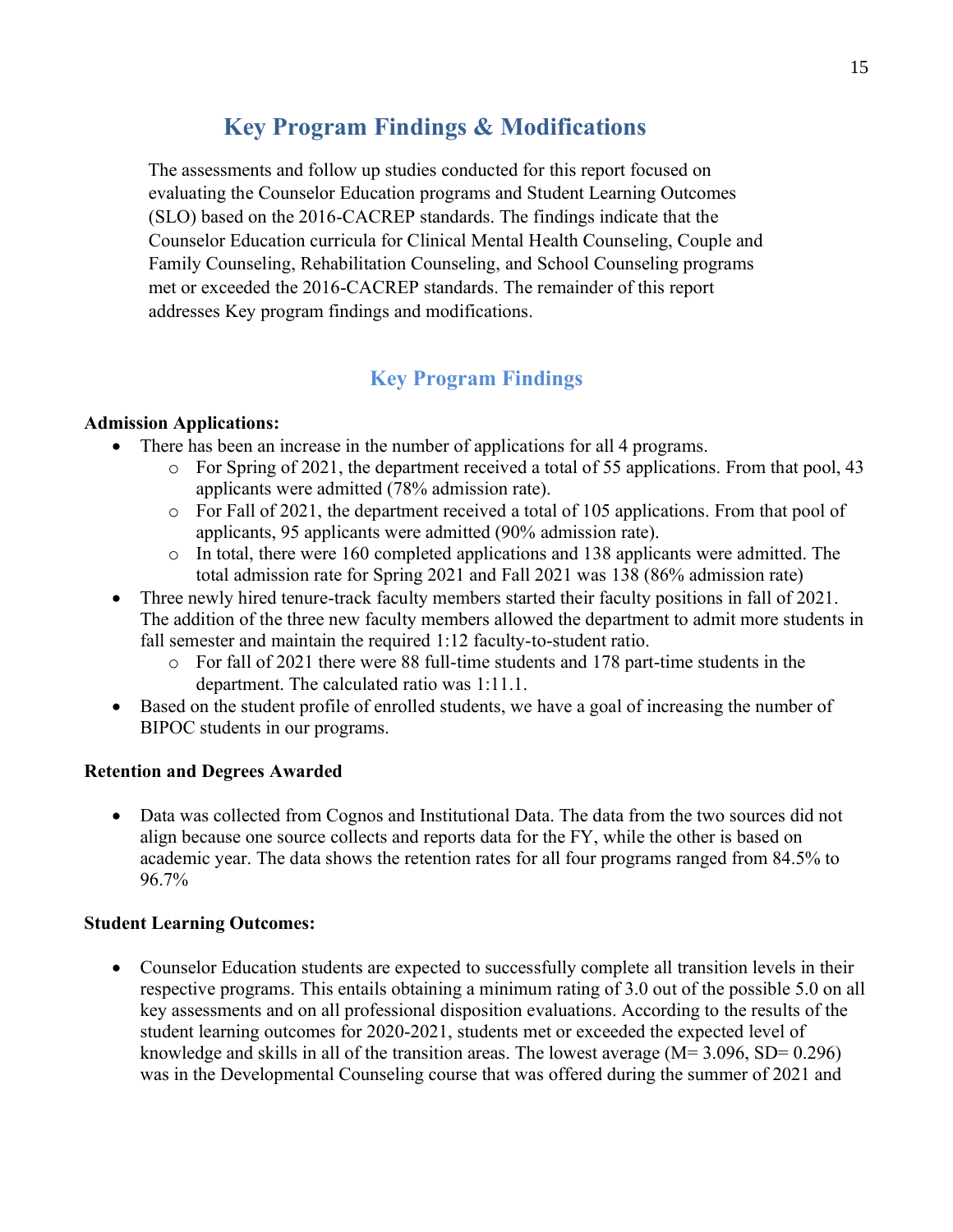highest average ( $M= 4.89$ , SD= 0.641) was the Professional & Ethical Issues in Counseling course.

- During their final semester, the students complete an exit survey and rate their experiences in the program. Overall, students reported they gained a great deal of knowledge and skills in their respective programs.
- The results of the Departmental Proficiency Exam showed inconsistent results when comparing the results from 2020 with 2021. The passing rate for all programs in 2020 was 94%, whereas the passing rate for 2021 was only 57%.
- The results from the National and State examination showed NEIU students scored higher  $(M=116.41, SD= 9.75)$  than the national average  $(M=109, SD-17.175)$  on the National Counselor Exam (NCE). In addition, NEIU students had a 91% passing rate on the NCE.

## **Alumni Survey**

- Alumni surveys were sent to all 44 graduates, and 15 alumni responded to the survey. According to the survey results, all 15 respondents took one or a combination of licensure or certification exams. They took a total of 27 exams. All respondents reported they passed their tests on their first attempt.
	- o Employment: 80% of the alumni obtained their counseling position with the first 3 months of graduating from NEIU
	- $\circ$  Salary: Reported annual income was between  $41K 81K$
	- o All, but one respondent was not working due to family obligations

## **Follow-up Employer Surveys**

• The employer surveys demonstrated an overall positive evaluation of the counselor education alumni, with the majority indicating the alumni performs either better than expected or as expected in their counseling positions. There were 4 areas that received 29% less than expected rating: basic counseling techniques, professional counseling identity, effective relationships with staff, and make appropriate change in response to feedback.

# **Follow-up Site Supervisor Survey**

- Eleven site supervisors responded with mostly positive comments and responses. Here are some examples:
	- o All site supervisors felt the NEIU intern demonstrated and maintained ethical behavior more than expected and as expected, skilled at promoting personal/interpersonal development of clients, and receptive to feedback
- A couple areas that stood out where the supervisors mentioned our graduates were less than average:
	- o The NEIU intern has the knowledge of basic counseling techniques and methods (11% said less than average), and
	- o Comment from school counseling site supervisor indicated they would like more communication with university supervisors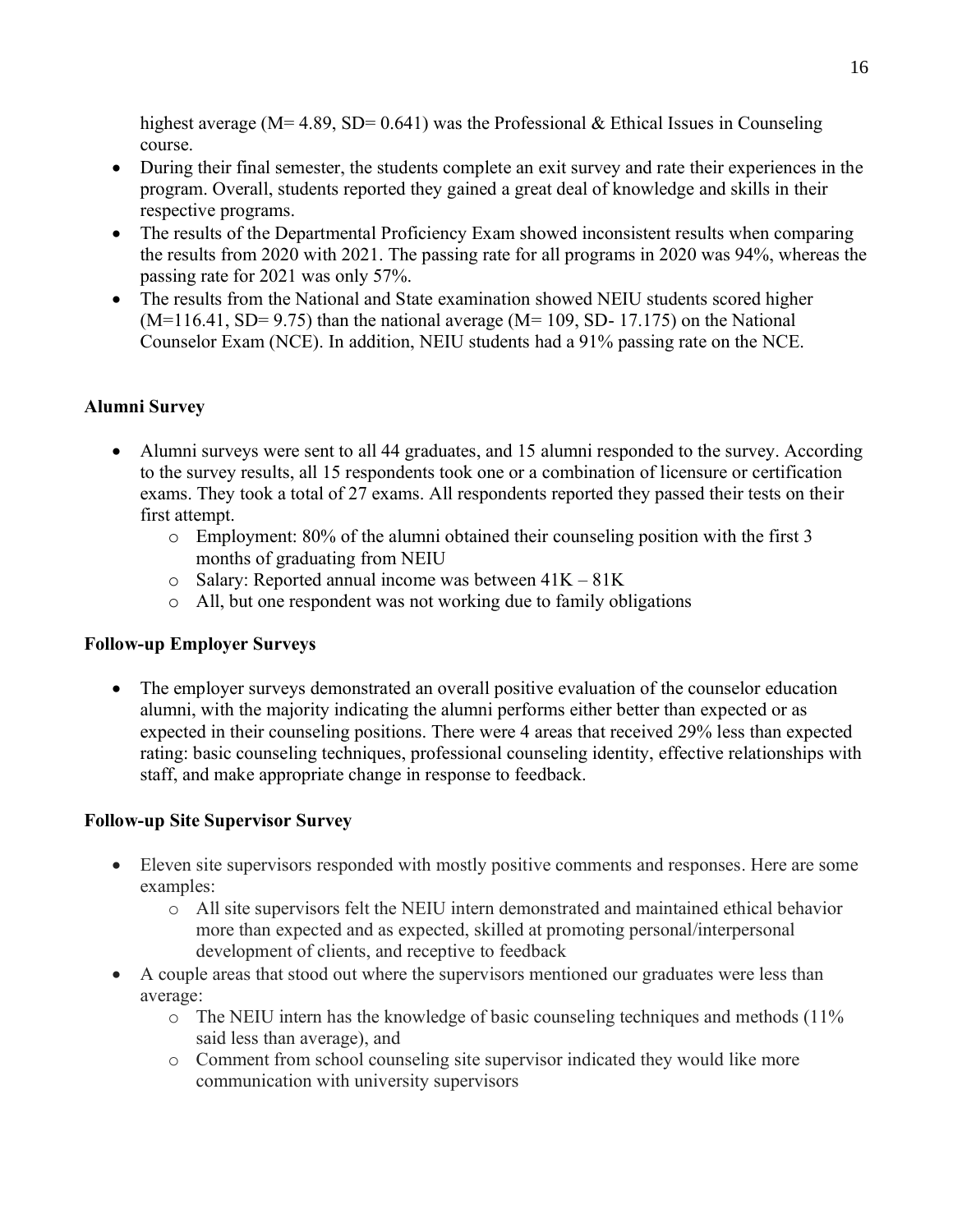# **Key Program Modifications & Future Goals**

#### **Application process:**

- Inclusion of CACREP 2016 standards for evaluating applicants adding criteria for respecting cultural differences and meeting all of the criteria for career goals.
- Application process has changed from email submission to electronic submission using Slate.
- To maintain the faculty-to-student ratio, the department faculty voted to reduce the number of admission cycles for Clinical Mental Health Counseling and School Counseling programs.
- Faculty discussed various recruitment methods and program modifications to increase the number of BIPOC applicants and enrolled students
	- o Re-examining curriculum to place a greater emphasis on topics more relevant to students today,
	- o Consulting with NEIU marketing about the strategies they have used to attract diverse students to the undergraduate programs,
	- o Consulting with other diverse programs on campus, and
	- o Outreach.

## **Retention and Degrees Awarded:**

- Data was collected from Cognos and Institutional Data. The data from the two sources did not align because one source collects and reports data for the FY, while the other is based on academic year. The number of degrees awarded was low in 2020.
	- o We speculate this was due to the pandemic and many students choosing to delay completion of their respective programs.
	- o Faculty advisors will continue tracking their advisees' progress and each semester contact students who are not registered.

# **Student Learning Outcomes:**

- The aggregated data showed the Counselor Education students either met or exceed the CACREP standard in each content and specialty area.
- Starting in the Spring 2022 semester, the department will begin evaluating SLO based on new Key Performance Indicators (KPI). The new KPI have been strategically selected to highlight the significance of multicultural counseling, advocacy and the role of social justice in the field of counseling. Each course will be modified to include more specific content, assignment, and key assessments that are linked with each KPI.
- Exit surveys will be modified to include a 1-5 Likert scale instead of 1-3. Some of the content of the exit survey will also be modified to more specifically include questions about specialty area. In addition, the survey will be modified to ask students for their preferred method of communication for their anticipated alumni survey.